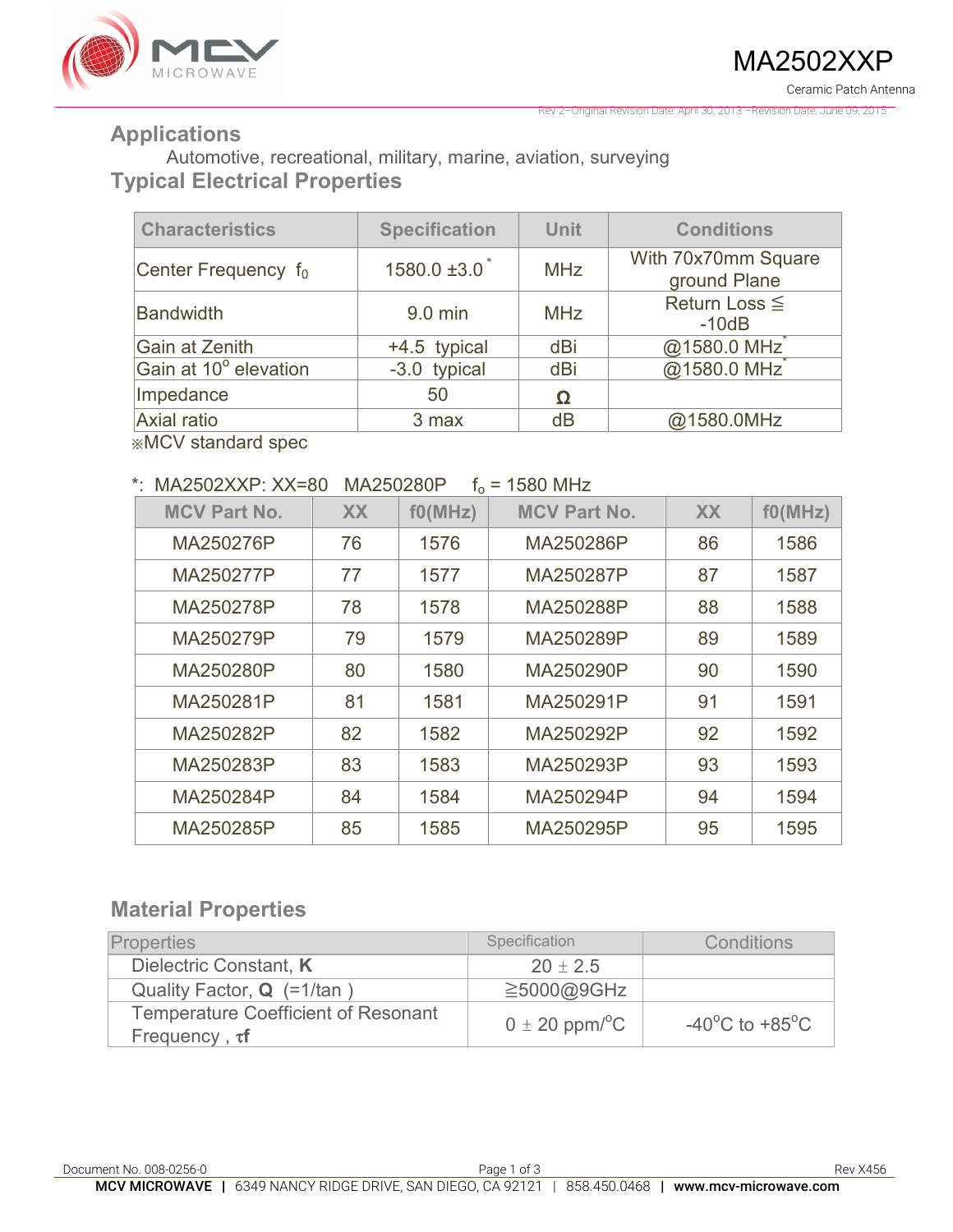

MA2502XXP

Ceramic Patch Antenna

Rev 2–Original Revision Date: April 30, 2013 –Revision Date: June 09, 2015

## **Product Dimensions**



**Reflection Coefficient**